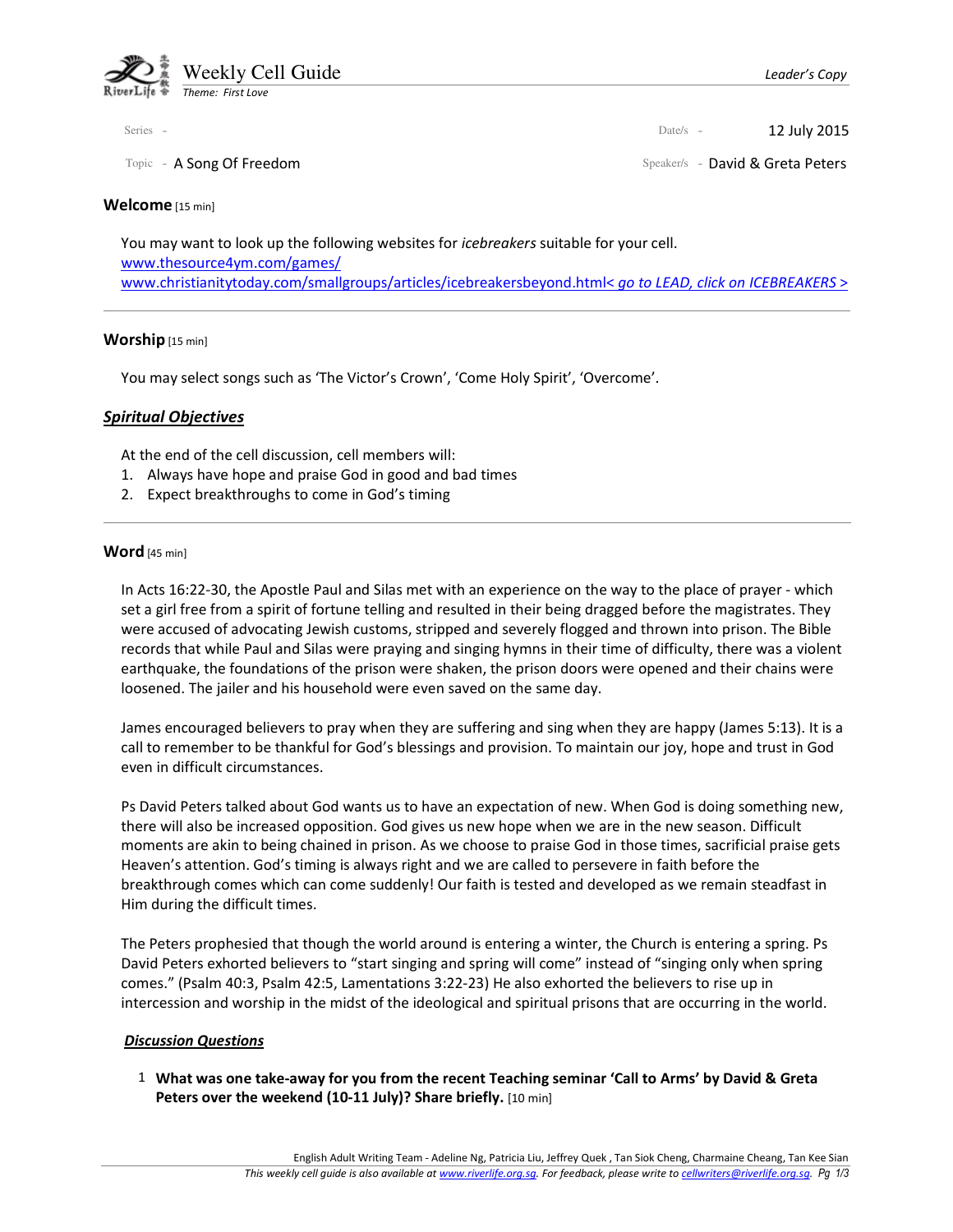Weekly Cell Guide

Leader's Notes: This is a recap. For those who attended the seminar, give some air time for them to share and encourage. From the word of their testimony, faith can rise up among listeners.

### 2 What was one lesson you learnt in a 'prison' where you sang or prayed at that time? [10 min]

Leader's Notes: A relate question. Members to recall past breakthroughs and lessons learnt either of their own or from others. Members can also share from the bible of those who sang or prayed while in a "prison". Leader to share scriptures that will encourage members. Remind members that when we seek God for a breakthrough, their focus should still be God Himself & for His will to come through. When we break out of 'prison', we often discover that we need to re-align with God's agenda and be transformed in Christ-likeness.

## 3 Ps David Peters said that "The world around is entering a winter but the church is entering spring." How can the church respond against a backdrop of a world in winter? [10 min]

Leader's Notes: This is a response question. There have been many world events i.e. refugee crisis, terrorism etc. that have brought about uncertainty. It is preferred not to stay stuck in recounting the above ills but to steer towards what the church in spring looks like. Spring is a time of new life and new blossoms that will in time bear fruits.

Pastor David quoted God's promise in Joel 2:28-29: "And afterward, I will pour out my Spirit on all people. Your sons and daughters will prophesy; Your old men will dream dreams; Your young men will see visions; Even on my servants, both men and women, I will pour out my Spirit in those days." In the midst of the uncertain world situations, the church will have the direction and guidance of the Holy Spirit as God is preparing the church to be the bride for Christ (Rev 19: 6-7). We will sing in our "prisons" just like Paul and Timothy did in Acts 16 and God will either deliver us from our "prisons" or allow us to see with eyes of faith on how the "prisons" will work out for our good. When we persevere in our love for God and extend His love to those around us while we are in the midst of trials, God will release a new joy into our hearts and draw men to Himself.

4. Share an area or the "prison" that you want to have a breakthrough and why. [10 min]

Leader's Notes: This is a reflect question. Members to share struggles or difficult moments they are presently facing. If appropriate, members can pray for each other after sharing.

### Works [10 min]

Let's pray:

1. Riverlifers to sing new songs to Jesus daily … experiencing breakthroughs & deliverance

### **Announcements**

 1. GLORIOUS BLESSING MANDARIN OUTREACH Fri, 17 Jul | 7-9pm | Worship Centre A great opportunity to invite your pre-believing mandarin-speaking family and friends